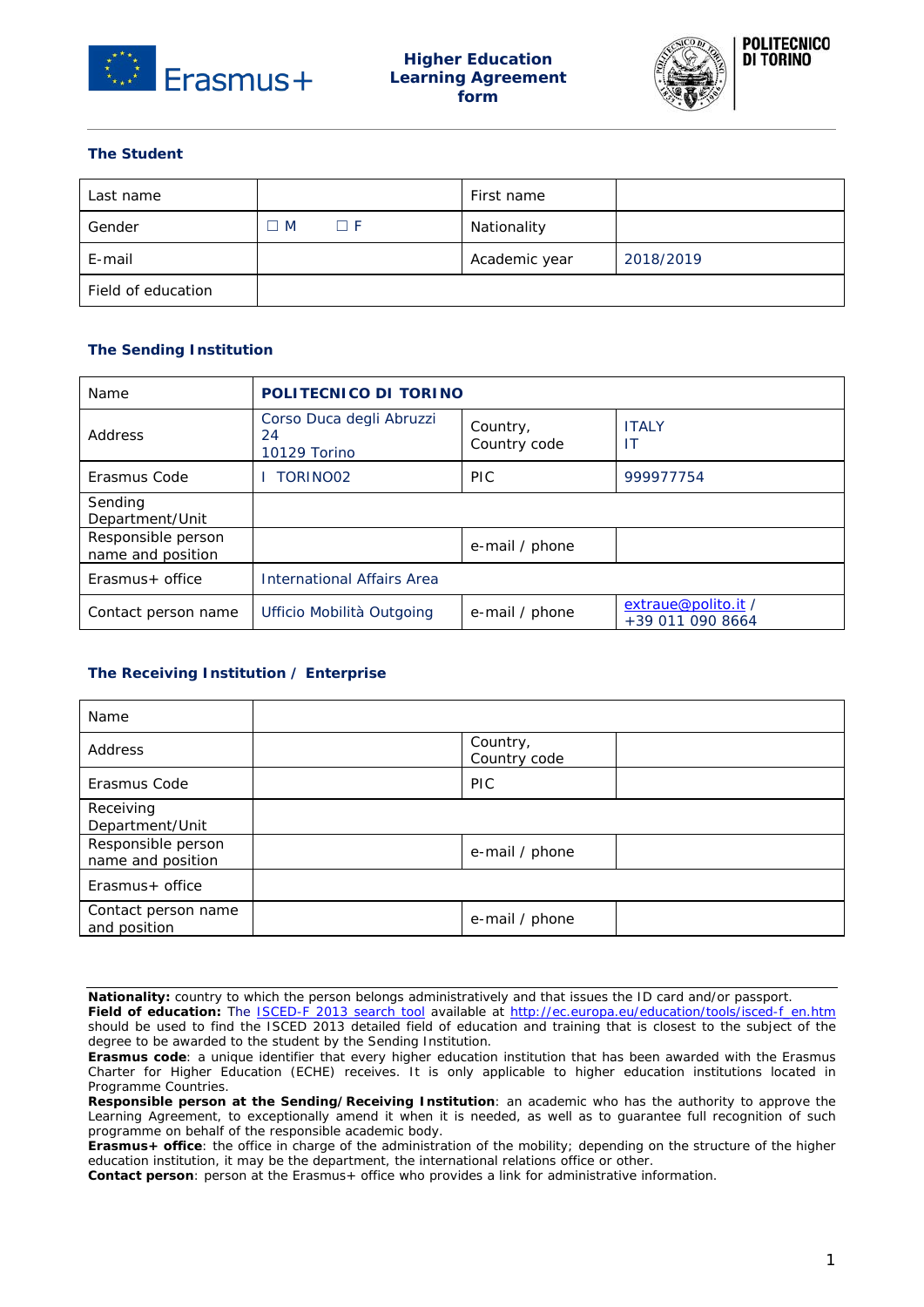



### **I. PROPOSED MOBILITY PROGRAMME**

Planned period of the mobility for studies:

from *[day/month/year] \_ \_ / \_ \_ / \_ \_ \_ \_* till *[day/month/year] \_ \_ / \_ \_ / \_ \_ \_ \_*

Duration: … months and … extra days *(minimum 3 months and maximum 12 months)*

Language of education during the mobility: ………………………………

Student's level of language competence at the start of mobility: …… (A1, A2, B1, B2, C1, C2, Native speaker)

### **Proposed mobility activity**

Description of planned study / research activities (min 400 words).

### **Educational components (if applicable)**

| Code and name | <b>ECTS</b> credits |
|---------------|---------------------|
|               |                     |
|               |                     |
|               |                     |
|               |                     |

**Educational component:** a self-contained and formal structured learning experience that features learning outcomes, credits and forms of assessment. Examples of educational components are: a course, module, seminar, laboratory work, practical work, preparation/research for a thesis, mobility window or free electives.

**ECTS credits (or equivalent)**: in countries where the "ECTS" system is not in place, in particular for institutions located in Partner Countries not participating in the Bologna process, "ECTS" needs to be replaced in the relevant tables by the name of the equivalent system that is used, and a web link to an explanation to the system should be added.

**Level of language competence**: a description of the European Language Levels (CEFR) is available at: <https://europass.cedefop.europa.eu/en/resources/european-language-levels-cefr>